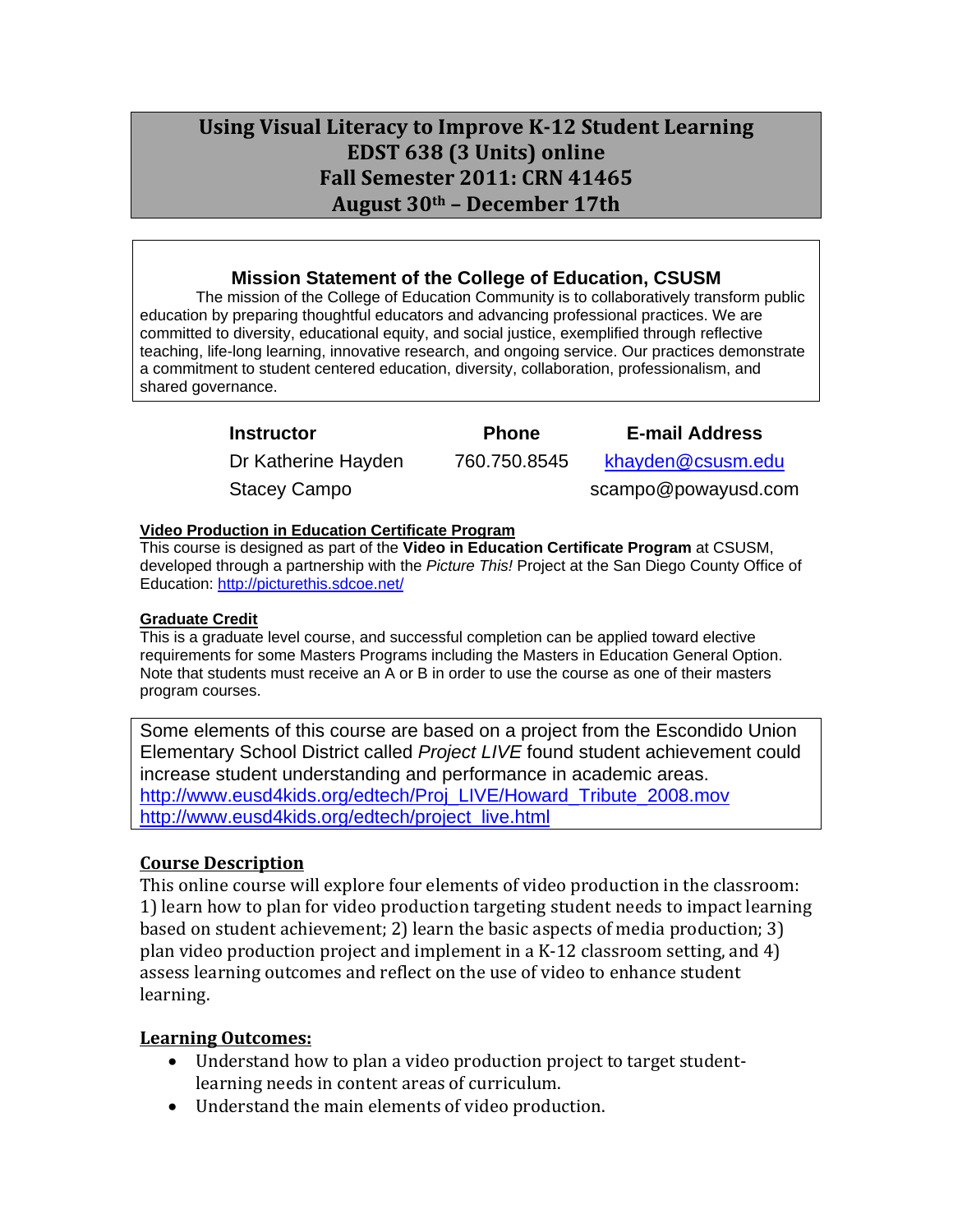- Learn how to use a video camera and accessories to create videos.
- Develop a lesson plan and example project based on student needs in a content area related to academic content standards.
- Develop a video sample project for a classroom project.
- Plan and implement a video production project in a K-12 classroom.
- Assess the outcomes of implementation of a video production project in a content area related to student needs.

### **Required Text and Materials:**

- Up to Date Computer and Operating System that provides software for digital editing, video editing and photo manipulation. Free tools are also available online.
- Digital Video Camera that can be connected to a computer through USB Recommended is a Canon Digital Video Camcorder, 1000x Digital Zoom, #ZR 800 (or 960) Mini DV, 35X equivalent or better. These are available as new or used online. The CSUSM campus allows check out of similar video cameras and microphones through their Multimedia Check Out Room on the 2nd floor of Kellogg Library, however, you will need to follow their guidelines (cameras can be checked out for 1 week at a time). There are penalties for late returns, and they are not open on weekends.
- USB Microphone for recording audio files ‐*such as: the Samson Q1U*
- Green Shower Curtain (not shiny) bed sheet or material for Chroma key Video
- Access to K-12 classroom for field-testing a technology lesson.

#### **Plagiarism and Cheating**

All work submitted for this course should reflect students' efforts. When relying on supporting documents authored by others, cite them clearly and completely using American Psychological Association (APA) manual,  $5<sup>th</sup>$  edition. Failure to do so may result in failure of the course. Please be sure to read and understand the university policy on plagiarism and cheating, as it will be strictly enforced. Academic dishonestly will not be tolerated and will result in a failing grade for this course and will be reported to the University.

#### **Attendance Policy**

In this online course, it is expected that all students will have an active presence in the online community, or you cannot receive a grade of A or A-; if you are inactive for one week or more, you cannot receive a grade of B+ or B. If you have extenuating circumstances, you should contact the instructor as soon as possible. Organize each week so that you **visit the Cougar Courses Moodle shell every 2-3 days.** This will provide you the opportunity to stay in touch with the module assignments, activities and discussions. You will need to use an up-to-date computer and operating system that has the ability and speed to use Moodle and participate in activities, as well as play sound files and movie clips. **It is your responsibility to check these capabilities out as soon as you begin the course** and have a plan for completing and accessing these resources regularly. In addition, you must have ongoing access to a digital video camera and microphone for course activities. Recommendations are made within Module 0 in the course. Note that assignment documents must be completed in Microsoft Office (Word, PowerPoint and/or Excel). You must use **Firefox** as your browser in order to have full feature editing ability. *Modules begin on Tuesday each week and end on Monday the following week except for when Monday is a holiday. Initial posts in each module are due on Friday after the module start date.*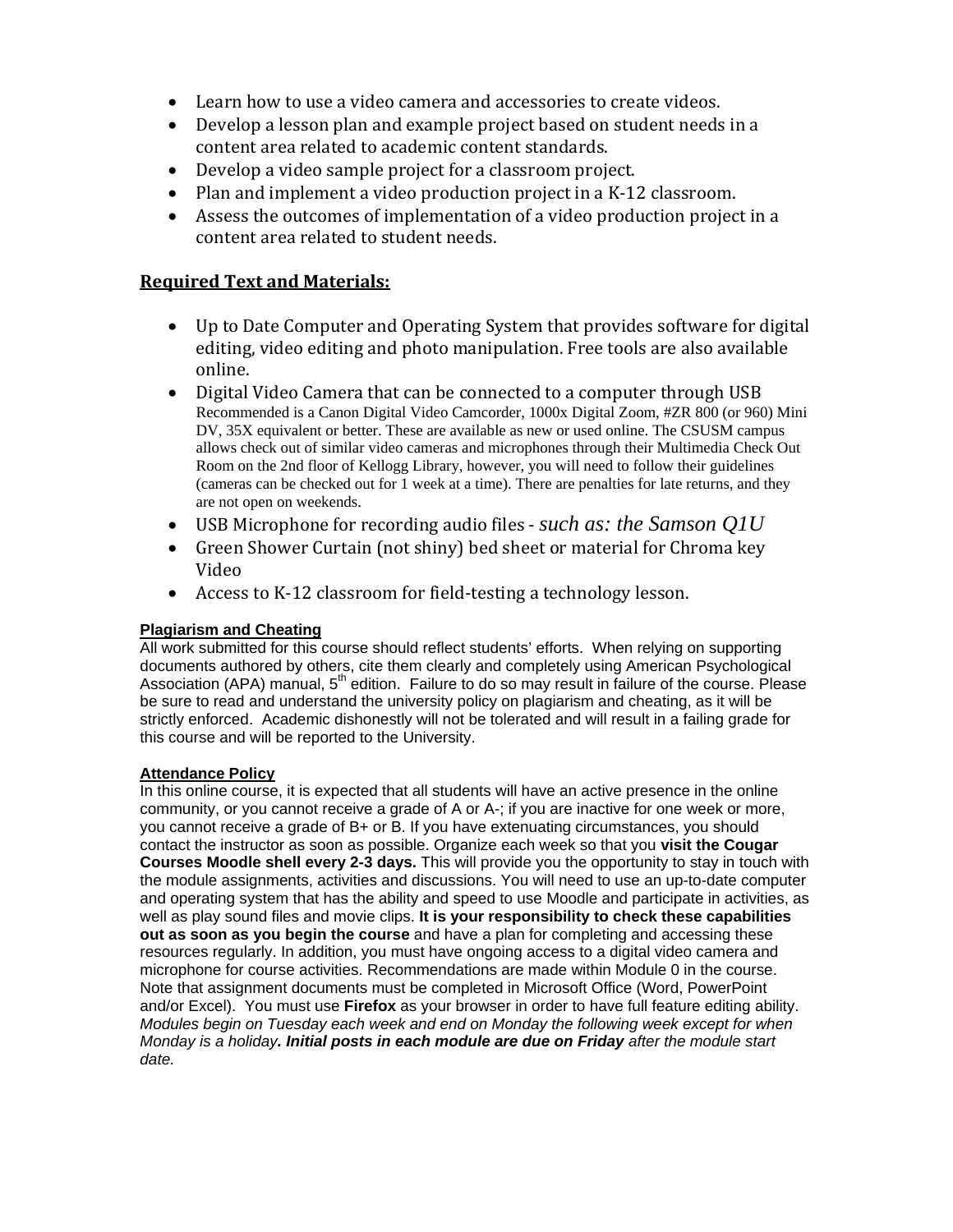#### **Graduate Writing Requirement**

The California State University maintains a Graduation Writing Assessment Requirement (GWAR) for master's students, to be completed before Advancement to Candidacy can be approved. A student may satisfy the graduate writing requirement in one of two ways: an acceptable standardized test score, or a paper that receives a passing score as described in the GWAR rubric. Toward the goal of providing opportunity for graduate students in the School of Education to satisfy the writing requirement, all papers in all graduate classes must adhere to the rules of style (for writing and format style) detailed in the Publication Manual of the American Psychological Association, 6th Ed. (2009). This is a required textbook for all CSUSM SOE graduate courses.

#### **Grading Policy**

IT is expected that all required work will be submitted or posted on time, and that students will proofread and edit their assignments and posts prior to submission. Students will ensure that all text is error-free (grammar, spelling), and ideas are logically and concisely presented. Each assignment grade will be negatively affected as a result of proofreading oversight. Each written assignment will be graded approximately 80% on content and context (detail, logic, synthesis of information, depth of analysis, etc.), and 20% on mechanics (grammar, syntax, spelling, format, uniformity of citation, etc.). All citations, where appropriate, will use American Psychological Association (APA) format. Consult American Psychological Association (APA) Manual, 6<sup>th</sup> edition for citation guidance.

#### **Late Assignments:**

Assignments are due before midnight on the date specified. Students are expected to submit early to avoid last minute technical difficulties. Late assignments, or posts, will receive a penalty of 5% per day. Students must submit all assignments at an acceptable level to pass the course.

#### **Discussion Posting (Value Added Model)**

When replying to a forum post in Moodle (or through a Web Blog) by another student, instructor, or guest, you must **refer to the person by name and refer to their comments** within your posting. **To Add Value**, your response must do one of the following: **give an example** of what the prior post described; **provide a different perspective** of the topic posted; OR **expand upon the idea** posted in the message by including more detail and depth. Use a variety of these formats instead of using "expand" as a general format. The instructor will provide feedback in the first few modules to support understanding of this concept. Peers will also be asked to model effective use of all formats to demonstrate their understanding of this model.

**Assignment Questions:** There is a **Questions** Forum section in Moodle. This forum is included to allow everyone the benefit of having access to instructor responses to questions about the course, activities, and/or assignments. Please review the posted questions before posting your question(s). Instructor will respond to posts within 48 hours. If you do not have a response by 48 hours, please contact the instructor directly by email or phone. It is hoped that other students will respond to questions when they have information that will help answer the question.

**Moodle Help:** Contact the CSUSM help desk for you have questions about Moodle tools such as posting in forums, submitting assignments, or receiving announcements. Their location and hours are listed on the web: http://www.csusm.edu/iits/support/studenthd/index.html Be sure to leave a phone number and/or email if you leave a message at the help desk regarding a problem you are having. They can help with all technical aspects of the Moodle environment including problems with accessing files, uploading assignments, and using Moodle tools. **If you write to the instructor about a problem with Moodle,** please confirm that you have communicated with the Help Desk first and refer to who replied to your question.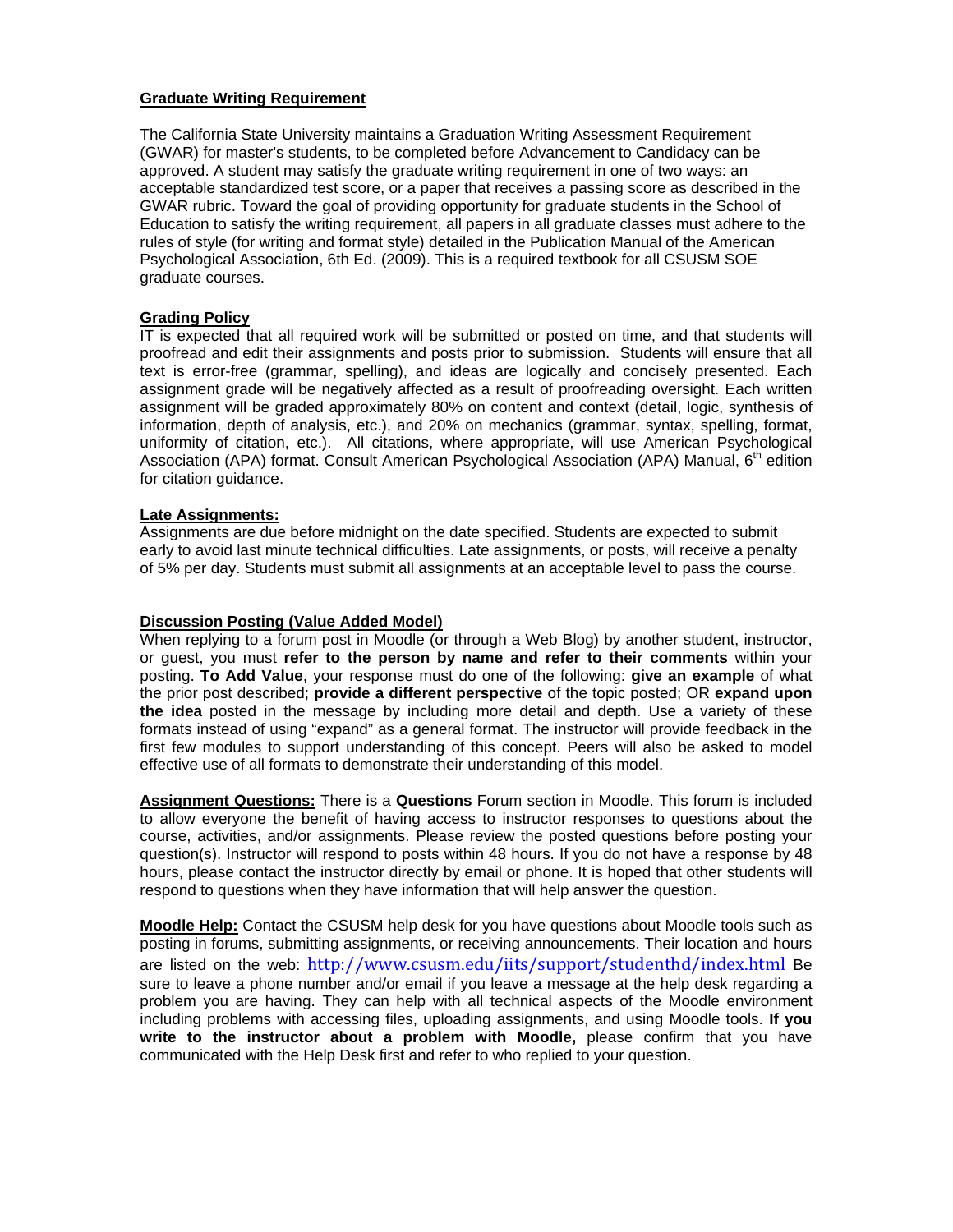### **Important Considerations:**

- Assignments are due when noted in the module and/or assignment link. Submit assignments early to allow for any technical difficulties.
- **All assignments should be based on thoughtful reflection**, and submitted only after final edits and proofreading. The university has a 2500-word writing requirement for each course that is met through the course reflections, assignments and discussions. Use Microsoft Word for any Word Processed documents, but post directly to discussion forums instead of posting a file. There is a spell check in Moodle, but it will not catch all errors.
- **Contact instructor in advance** of any extended absence to accessing and contributing to module activities. If you contact the instructor about an absence, suggest a timeline for how you will make up missed sessions, contribute to group work, and if there is a need for an alternative assignment.
- **Grading of coursework** will be based on adherence to the assignment guidelines, evidence of application of course readings and resources, and clear evidence of specified revisions, clarity, and coherence, in revised work. Points are deducted for spelling and/or grammar errors as well as being submitted on time.
- Remember to cite all information obtained from others completely in APA 6<sup>th</sup> Edition format. References are required.
- **Participation Points:** you are expected to be an active participant in the course forums, activities. You are expected to respond to questions that others ask of you in forums as part of discussions. Your timely posting and engagement creates a dynamic community. In addition, your attitude and disposition are important to keep the environment positive and safe for everyone. Points for participation are added during forum discussions. Additional points are assessed by instructor based on your overall performance in the course activities.

### **Course Modules**

 complete the topic area and tasks. There are a total of 15 modules (one per week) in There are 8 Main Topics in the course based on the 8 modules from the Picture This Web site. The Topics are listed below In addition, there is a 0 Module for becoming familiar with the course delivery system, acquiring materials and meeting others taking the course. Many of the topics have a Part B Module to allow two weeks to the course that will be posted in Moodle. Each of the 15 modules requires one week and approximately 8 hours to complete. Some students may require additional time depending on learning style, prior technology experiences, and individual preferences and skills.

Topics are:

- 1. Video in the Classroom
- 2. Pre‐Production
- 3. Camera Technology
- 4. Camera Technique
- 5. Lighting
- 6. Audio
- 7. Post‐Production
- 8. Showcasing and Sharing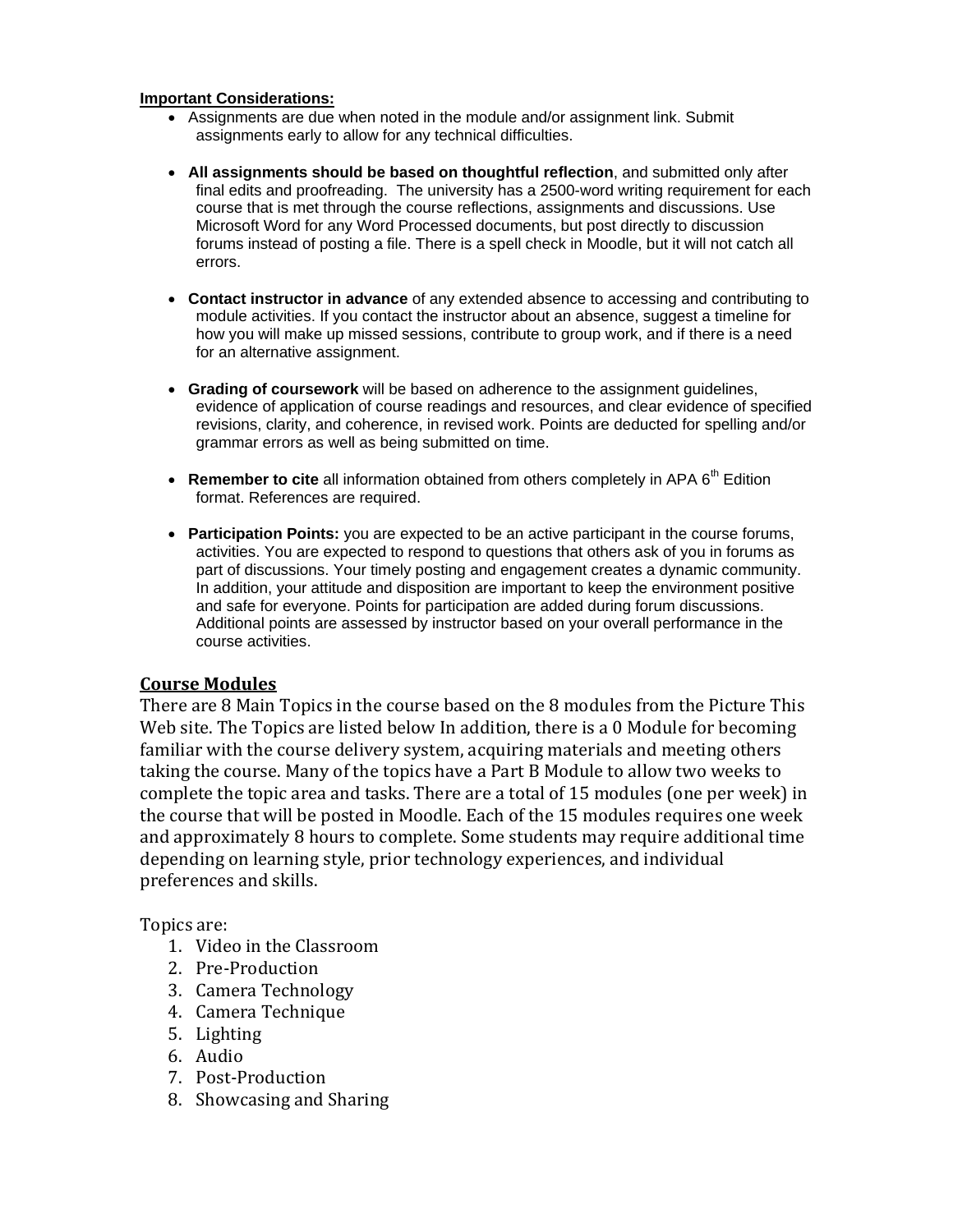### **Proposed Activities by Topic**

 **Topic 1: Video in the Classroom Introduction** ‐ Why use video? Looking at the research in educational video in the classroom.

- 1. Understanding student needs
- 2. Understand how to address needs related to content standards
- 3. Incorporating Problem Solving Skills
- 4. Main Assignment: Given a set of student data, identify specific video projects that address the data. (50 points)

### **Topic 2: Pre‐Production** A

Using Concept Maps to Storyboard. Pitch the idea Writing Sets and Costumes Management: Student Roles

Main Assignments: 100 points

### **Topic 3 and 4: Production B**

Camera Technology: Shots and Angles (Shot List) Camera Technique: Learning about the camera

Activity: Practice using a camera and create a shot list for your sample project.

Main Assignments: 150 points Quiz: 50 points

# **Topic 5: Production C**

Lighting Tips and Tricks

Activity: Practice using techniques for lighting. Make a series of video or snapshots showing the differences between at least 3 forms of lighting for a classroom video setting.

Activity: Begin your video project in the classroom and reflect on the Pre Production phase of the project. What worked well? What changes would you make?

Main Assignments: 100 points

### **Topic 6: Production D**

Audio and Sounds: Narration and Exploring Free Music

- o Activity 1: Create an original sound track for your video.
- o Activity 2: Identify one audio file from a free music source online.
- o Assignments: 150 points

### **Topic 7: Post‐Production**

Culmination ‐ Editing and Polishing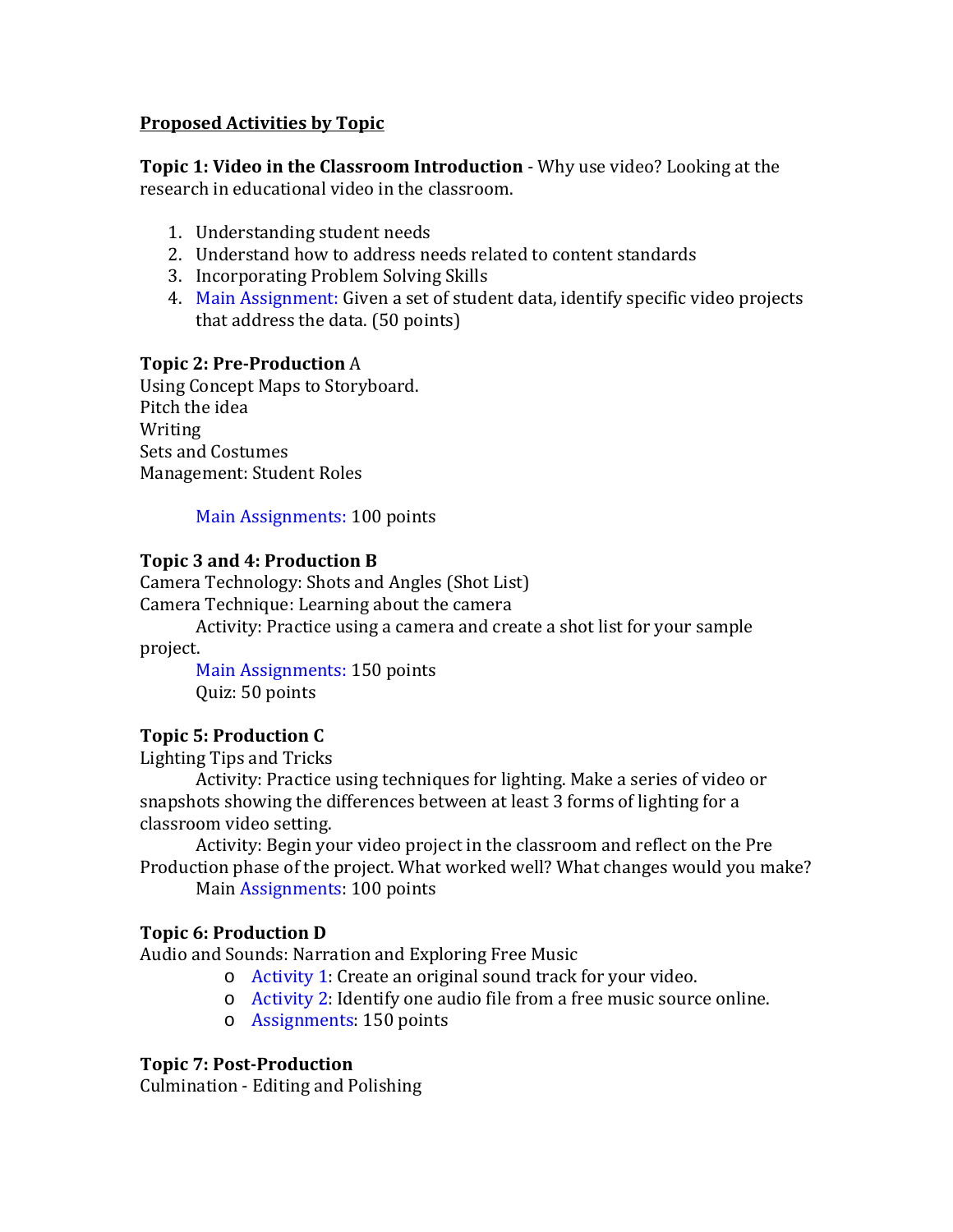Main Assignments: 100 points Quiz: 50 points

### **Topic 8: Showcasing and Assessment**

Publishing ‐ Evaluation of Videos

Final Project: 100 points

Submit 2‐3 student samples and reflect on how student learning was affected. Complete the reflection sheet and submit to the instructor.

# **Schedule**

| Course<br>Module | <b>Picture This Topics</b>       | Dates (Modules will be<br>begin on Tuesdays) |  |
|------------------|----------------------------------|----------------------------------------------|--|
| 0                | <b>Start This</b>                | 8/25/2011                                    |  |
| $\mathbf{1}$     | Video in the Classroom           | 8/30/2011                                    |  |
| 2                | Preproduction                    | 9/6/2011                                     |  |
| 3                | Preproduction                    | 9/13/2011                                    |  |
| $\overline{4}$   | Camera Technology                | 9/20/2011                                    |  |
| 5                | Camera Technology                | 9/27/2011                                    |  |
| 6                | Camera Technique                 | 10/4/2011                                    |  |
| 7                | Lighting                         | 10/11/2011                                   |  |
| 8                | Lighting                         | 10/18/2011                                   |  |
| 9                | Audio                            | 10/25/2011                                   |  |
| 10               | Audio                            | 11/1/2011                                    |  |
| 11               | Post-production                  | 11/8/2011                                    |  |
| 12               | Post-production                  | 11/15/2011                                   |  |
|                  | Thanksgiving Break 11/24 - 11/25 |                                              |  |
| 13               | Showcasing                       | 11/29/2011                                   |  |
| 14               | Showcasing                       | 12/6/2011                                    |  |

# **Grading**

| Category of Grade    | <b>Total Points</b> | Percentage of |  |
|----------------------|---------------------|---------------|--|
|                      |                     | Grade         |  |
| Assignments          | 650                 | 65%           |  |
| Quizzes              | 100                 | 10%           |  |
| <b>Final Project</b> | 100                 | 10%           |  |